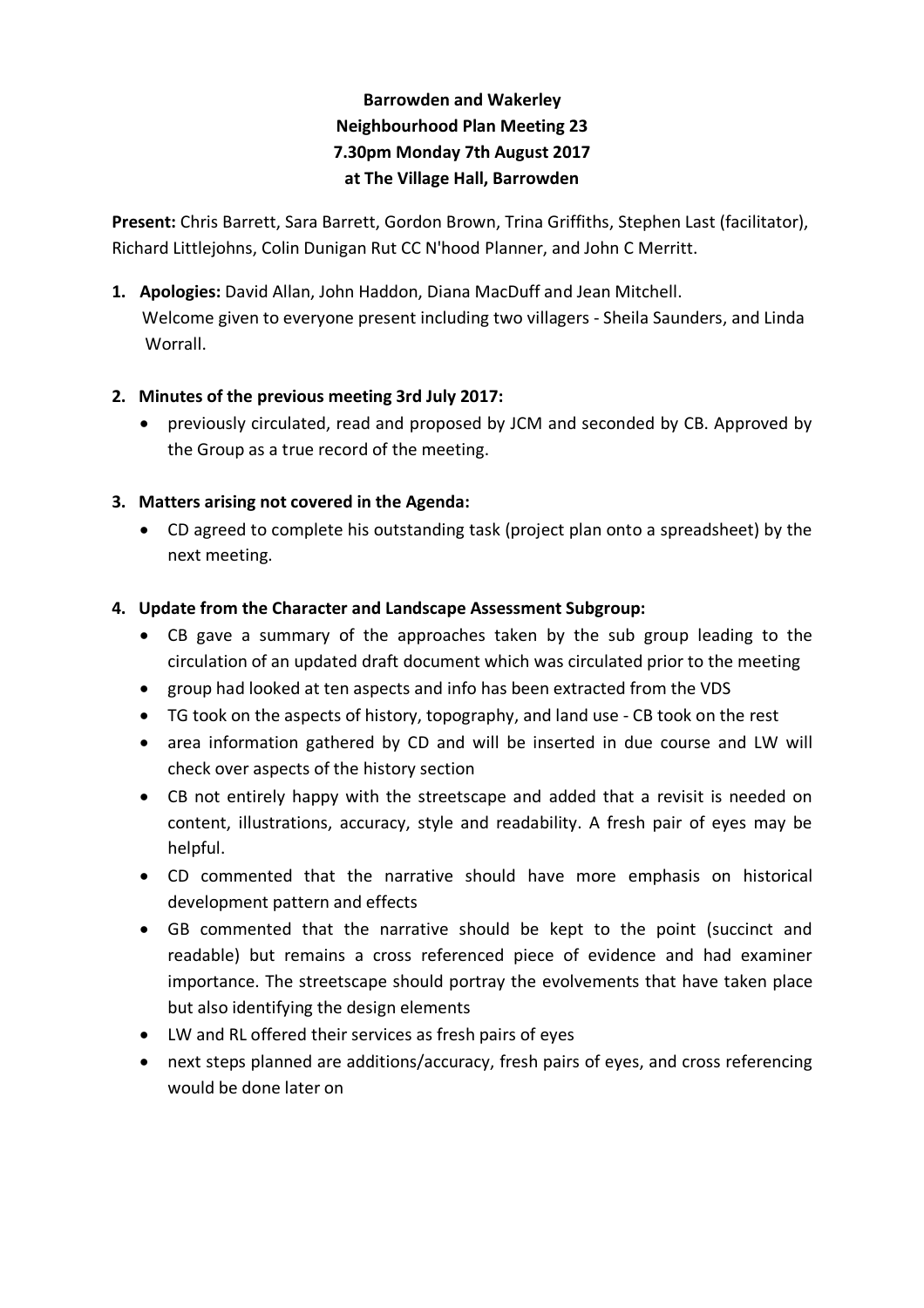#### **5. Update from the Development Subgroup:**

- a draft subgroup paper was circulated to the meeting members
- GB read through the paper starting with the introduction which set out the basis regarding the policies - appropriateness for the location, community support for future development of smaller dwellings and the adoption/continuance of an infill approach as regards future development
- policy one deals with location and development and meeting with DA is needed to refine Wakerley's specifics
- policy two deals with type and mix of housing and includes support from the consultations with residents - greater support for downsizing and starter homes
- policy three deals with affordable homes and possible further development at Drift Close based on identified need
- policy four deals with the provision for starter homes for younger persons with restrictions to maintain their presence as small dwellings
- policy five deals with infill and windfall developments. Barrowden is identified as a smaller service centre with no allocated sites up to 2036. To help any future possible infill development a supplementary planning guidance document sets out details to be met so integration into the existing housing stock will not be compromised. Views and vistas are another important consideration.
- next step is to arrange a meeting with DA before next D/Plan meeting
- agreed to CD's request that the two draft documents as discussed tonight could be circulated to CD's Associates at RutCC
- CD reminded everyone present that the Consultation Roadshow takes place at Ketton Library on the 09/08/17 and at Uppingham Library on the 22/08/17

### **6. News of Updated RutCC Local Plan - Developments and Implications:**

- features a Special Strategy on P50 clarity to be sought on villages who opt for the Windfall Option for development
- major concern on the horizon as regards the softening of the policy regarding smaller villages - detail on infill sites as regards back land and tandem development
- some of the approach detail in the Lincolnshire Plan appears to be favourable and should be put forward as revisions via CD to offset any dilutions in the revised Rutland Local Plan
- BPC questions already put forward to RutCC